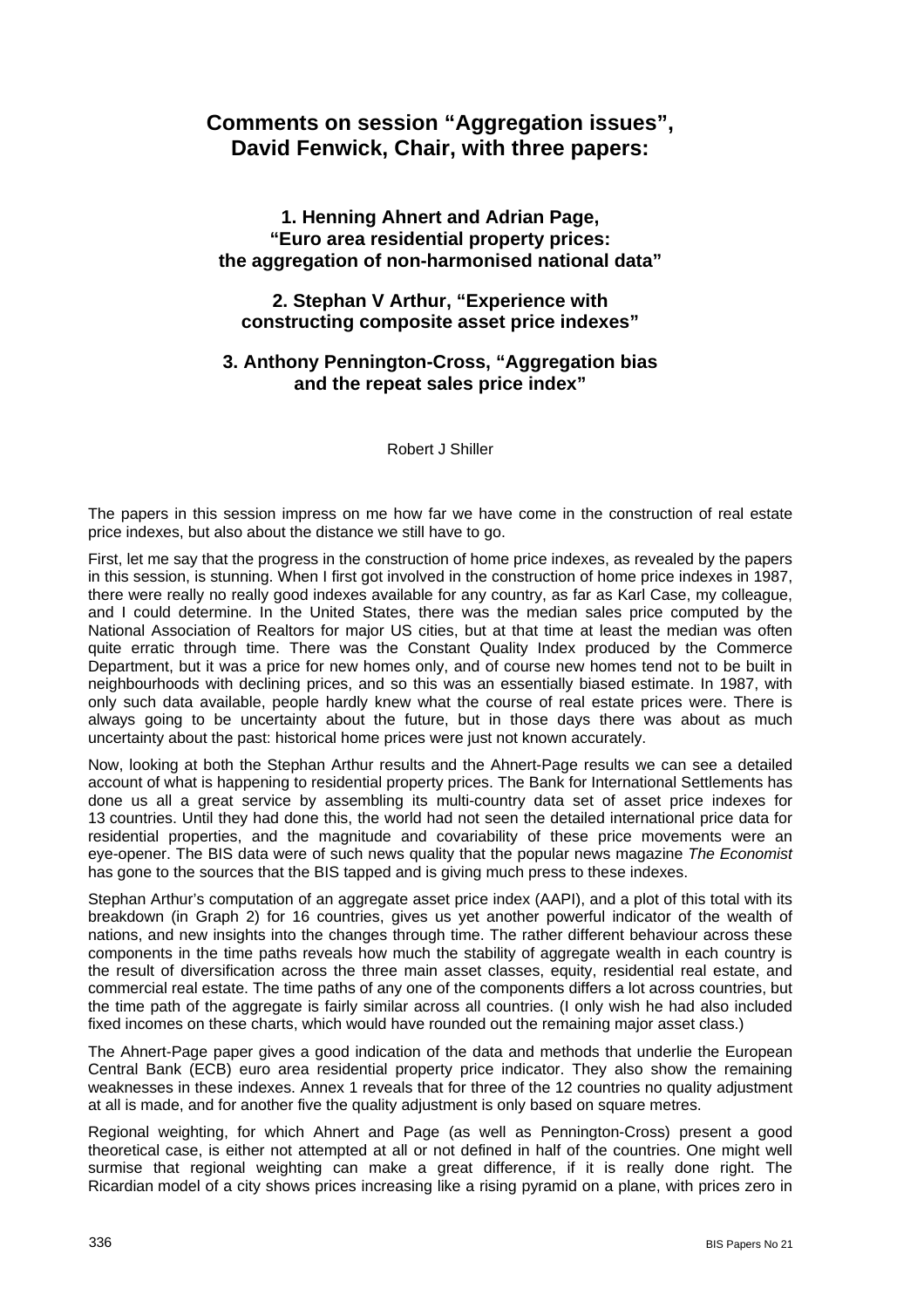the undeveloped lands around the city, with the base of the pyramid expanding through time, and with the highest amount of sales occurring at the perimeter of the base of the pyramid, where prices stay near zero. While the Ricardian model is an extreme case, it does suggest that without regional weighting, a price index may show no increase even as the pyramid grows larger and larger.

It is fortunate that the results of Pennington-Cross suggest that such weighting was not so important in his examples. But, it is still possible that a more detailed study would show bigger effects. A spatial map of price levels would likely show irregular contours with some sharp peaks in urban areas.

Another problem for constructors of price indexes which ought ideally to be addressed is the resistance of sales prices to declines (downward rigidity). David Genesove and Christopher Mayer have shown, with some detailed data from the United States, that homeowners are reluctant to sell at a loss, apparently for psychological reasons related to the pain of regret. In down markets, the volume of sales drops dramatically, and so the sales in all regions can become unrepresentative of the actual prices that might be arrived at in actual markets.

There is also a fundamental distinction between new construction and existing homes. New construction goes on mostly in areas where land is not scarce, and only when price rises above construction cost. In those areas, there are forces to keep home prices in line with construction costs. Sales are biased towards new homes, tending to misrepresent the change in prices overall.

In the United States, Karl Case and I found a sharp distinction between states whose prices track the price of construction and states whose prices show wild departures from the price of construction. We concluded that states whose cities have an abundance of buildable land show very little price volatility, and the real estate market in those cities never becomes speculative. In contrast, states whose cities have little buildable land, and particularly in the glamorous cities within those states, a speculative sensitivity tends to infect the thinking of homebuyers, causing sometimes erratic moves in home prices. We see a hint of this in the Ahnert-Page data, that show the glamour city of Paris with much more volatile prices than France overall.

I was struck that, according to Ahnert and Page, none of the European data producers used the repeat-sales method. This seems most unfortunate, since the repeat-sales method would eliminate a number of problems, including the problem of excessive weight being given to new construction. Ahnert and Page dismiss this method because they say it demands a large amount of data. But, in fact, in our modern electronic age the volume of accessible data is growing by leaps and bounds, and the repeat-sale method ought to be considered for the future in Europe.

The original repeat-sales index idea is due to Baily et al (1963). The idea is to base price index construction exclusively on the change in price of individual homes. To construct a repeat-sales price index along lines outlined by Baily et al, one regresses change in log price between sale dates on time dummies, −1 for first sale period and +1 for second sale period except for the base period for which there is no dummy. Here, period refers to the unit of time, whether year, quarter or month. The estimated coefficients of time dummies become the log price index, and the log price index is zero in the base period by construction. For example, with four sales pairs, the first two of which were bought in period zero and sold in period one, the third in period zero and period two, and the fourth in period one and period two, we set up the regression model  $Y = XB + \varepsilon$  where:

|  | $\Omega$ |  | $\lambda$ | $p_{11} - p_{10}$                                                                                 |  |
|--|----------|--|-----------|---------------------------------------------------------------------------------------------------|--|
|  |          |  |           |                                                                                                   |  |
|  |          |  |           | $\begin{vmatrix} \bm{\rho}_{21} - \bm{\rho}_{20} \ \bm{\rho}_{32} - \bm{\rho}_{30} \end{vmatrix}$ |  |
|  |          |  |           | $- p_{41}$<br>$p_{42}^{} -$                                                                       |  |

and where  $P_{ht}$  is log price of house *h* at period *t*,  $t = 0, 1, 2$ , and the coefficient corresponding to the first column of  $X$  is the log price index for  $t = 1$  and the coefficient corresponding to the second column of *X* is the log price index for  $t = 2$ . This is essentially the method that Karl Case and I developed further, and that my firm Case Shiller Weiss, Inc, pioneered, and that is now used by Fannie Mae, Freddie Mac, and the Office of Federal Home Equity Oversight in the United States.

The repeat-sales method is very attractive because it solves the missing hedonic variables problem (so long as homes' characteristics are unchanging), and homes whose characteristics have changed in a major way can sometimes be excluded (as by accessing data on building permits).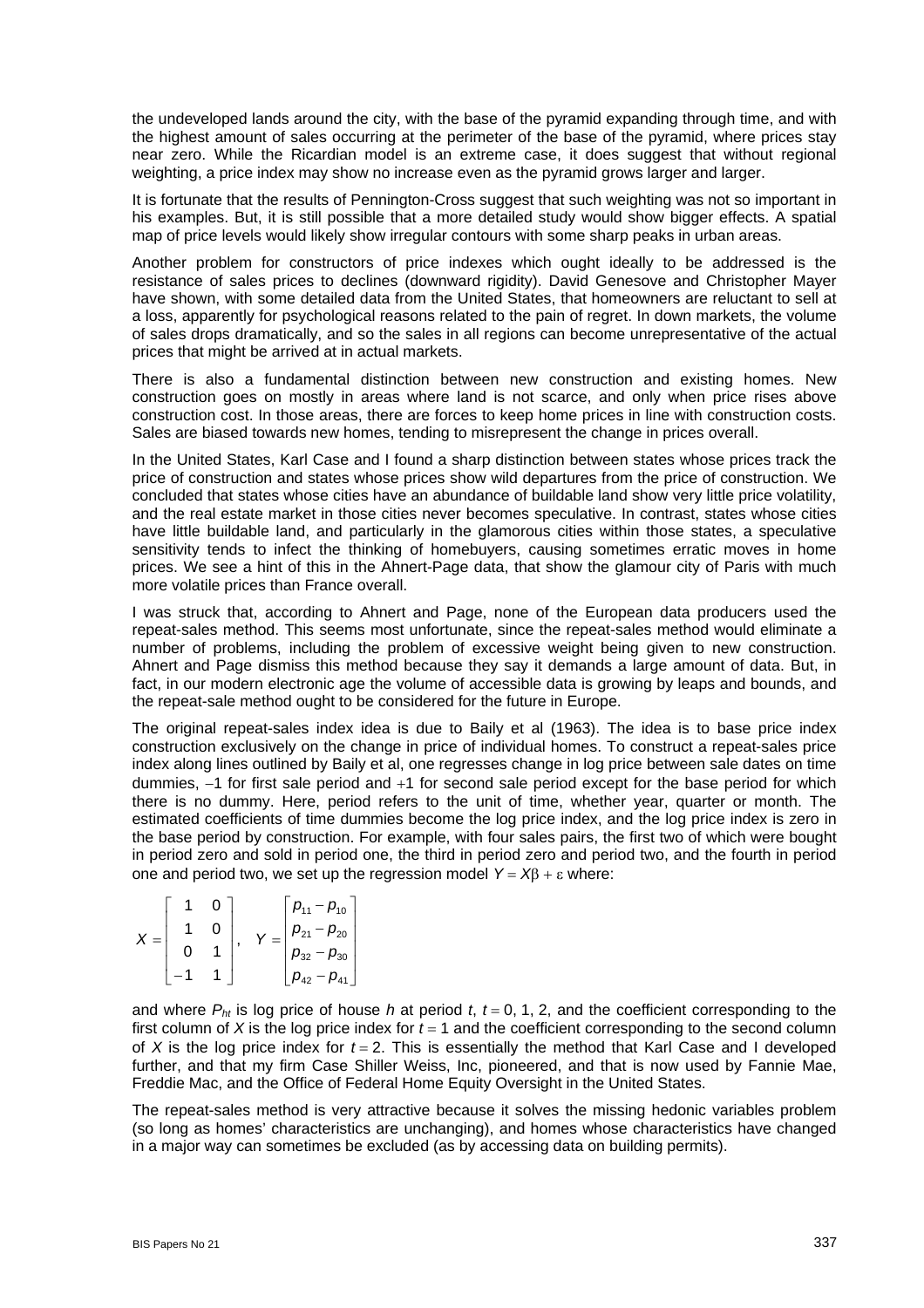The Ahnert and Page paper describes repeat-sales regression and hedonic regression as fundamentally different methods. But, in fact, they are both regression methods, and all regression methods are fundamentally related. It is just a matter of what one controls for in the regression. In fact, there is a natural hybrid between repeat-sales method and the hedonic method, as I described in my 1993 book *Macro Markets* and in a 1993 article. I defined there the hedonic repeat-sales method, which is an extension of the repeat-sales regression method. To create a price index using hedonic repeated measures method, one must regress the change in log price of house between sales on dummies for individual house and also on interactions of hedonic variables with dummies for individual house.

To continue the above example, suppose that we have for each of the four homes the hedonic variable *sht*, the square feet of floor space of home *h* at time *t*, which can change if new construction expands the house. We then set up the regression:

|  |  | $S_{11}$  |                     |         | $p_{11} - p_{10}$                                                  |
|--|--|-----------|---------------------|---------|--------------------------------------------------------------------|
|  |  | $S_{21}$  |                     | $V = 1$ |                                                                    |
|  |  |           | $\mathbf{e}$<br>ບາາ |         | $\begin{vmatrix} p_{21} - p_{20} \\ p_{32} - p_{30} \end{vmatrix}$ |
|  |  | $-S_{41}$ | $S_{A2}$            |         | $p_{42} - p_{41}$                                                  |

This regression model takes account of all factors that are constant for a single house as well as allowing for square feet of floor space that changes through time for the house. From the estimated coefficients we can define a log price index for a standard house, for period one equal to the coefficient of the first column plus the coefficient of the third column times *s*, and for period two equal to the coefficient of the second column plus the coefficient of the fourth column times *s*, where *s* is the square feet of floor space for the standard house.

The perfection of our price indexes is very important because the home price indexes play many roles, going far beyond the role of detecting financial instability, as was emphasised in an earlier session in this conference. The desiderata for good indexes that reveal financial instability is that the indexes should capture national trends well, that the indexes should have associated with them some measure of earnings or rents so that a price-earnings ratio can be computed, and that indexes might be broken out between speculative glamour cities (where price bubbles tend to occur) and other areas. But, there are other purposes for price indexes and these other purposes suggest other desiderata.

An important application of real estate price indexes has been for automatic valuation models (AVMs) for homes. These models update past selling prices of individual homes with a real estate price index for its locale as a way of estimating the value of the homes. There is now great demand for AVMs, as the mortgage industry is going increasingly electronic and online, and so quick electronic access to home values is increasingly important. There is now a substantial industry which produces AVMs for sale to mortgage originators, home equity lenders, and others who have an interest in valuation of individual homes.

The desiderata for price indexes for use in AVMs are that the indexes should be finely disaggregated by region and by property type, as indeed price trends can differ significantly from one part of a city to another, and from one class of housing to another. Moreover, we do not want to purge the indexes from the effects of quality change in the homes, since the indexes are meant to compute the price of the houses with all the quality changes. On the other hand, we would ideally like to correct the indexes for the problem of downward rigidity of asking prices, and failure to sell homes whose prices have really declined.

Another very important use for real estate price indexes is in the settlement of financial contracts that allow the management of risks associated with real estate. The first such contract was a UK property futures market set up by the London Futures and Options Exchange (London Fox) in 1991. Although that market failed, successors are now succeeding. Also in London, City Index and IG Index set up index-based UK property futures markets in 2002. In 2003 Goldman Sachs launched certain real estate warrants in London that settle in terms of the Halifax residential property indexes. In the United States, there are several firms with plans to launch index-based futures markets in real estate: Hedgestreet.com, Realliquidity.com and Advanced e-Financial Technologies. A firm that I helped found, Macro Securities LLC, has been working with the American Stock Exchange to produce securities whose dividends depend on indexes, such as real estate price indexes. As these markets develop it will become increasingly possible to hedge real estate risks.